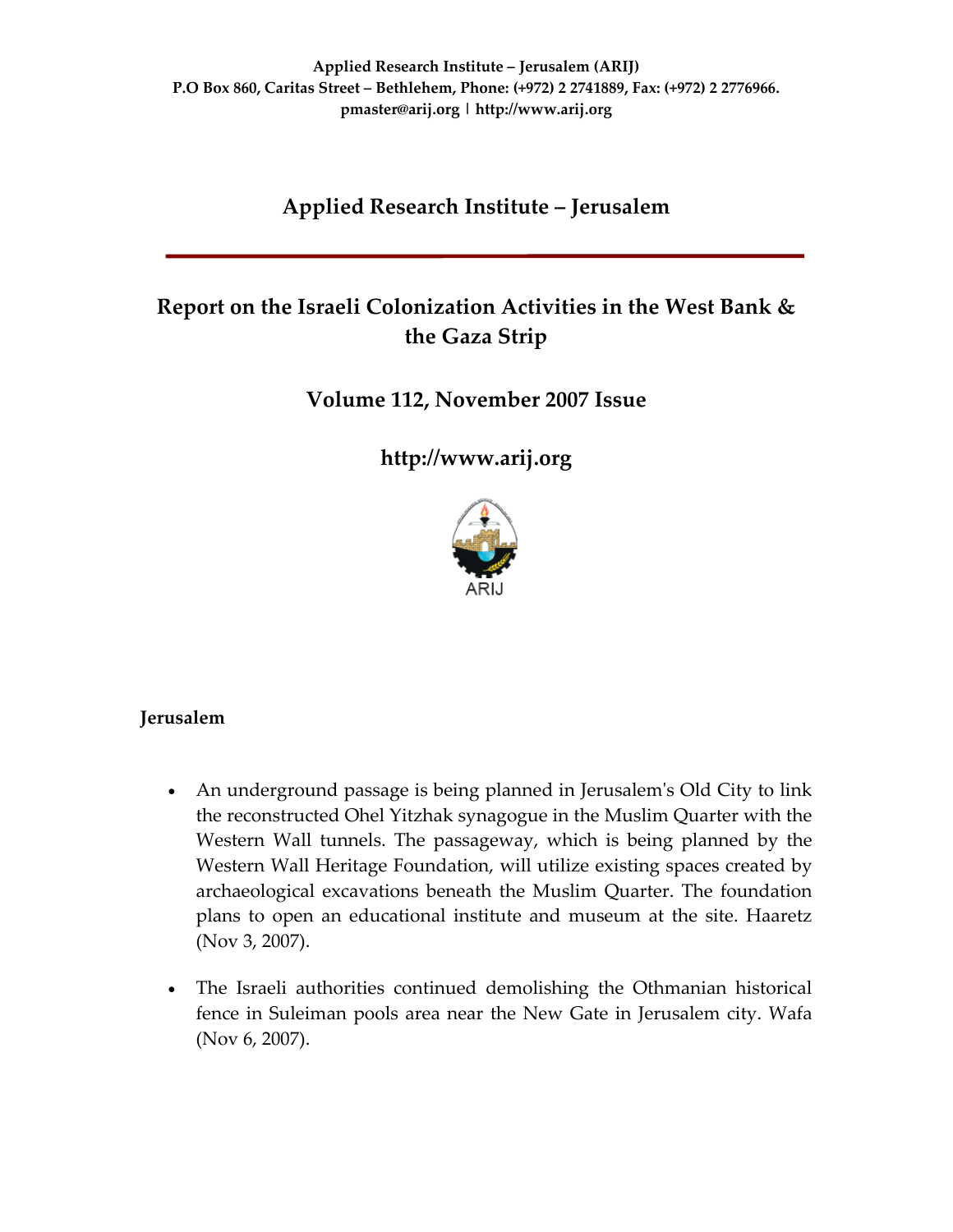- The Israeli Court of Jerusalem Municipality agreed on postponing the demolition of Farid Jaber house in Wad El Joz neighborhood in Jerusalem to the next year according to the appeal handed by the lawyer. Quds (Nov 9, 2007).
- The Israeli Central Court issued an order to evacuate the five families of Salah El Din in Beit Safafa south of Jerusalem city from their house, claming that the house is owned by the Israeli settlers. Quds (Nov 9, 2007).
- 30 Palestinian Bedouins in Al Jib village, northwest of Jerusalem city are to be expelled from their land in order to make way for the construction of the Israeli Segregation wall and the expansion of Israeli settlements in the nearby as Israeli bulldozers and other construction vehicles started working within meters of the Bedouins' tents in the area. Ma'an news (Nov 13, 2007).
- The Israeli Occupation forces broke into the house of Daoud Fahed Al Mashahiri in Jabal Al Mukabbir south of Jerusalem city detained family members in one room and carried out an intensive house search. Wafa (Nov 13, 2007).
- The Israeli Knesset (Parliament) gave preliminary approval to a bill that would seize East Jerusalem, in violation to international law and UN resolutions, and make it part of . Before being passed into law, the proposed bill must be approved by a parliamentary committee and go to three more votes, a process that could take months. IMECE (Nov 15, 2007).
- The Israeli Authorities commenced the construction of Road number 45 east of Jerusalem city. The road will be designated for the use of Israelis and Palestinians but will be separated from the middle by a 5‐ meters high wall. Upon the completion of its construction, the road will restrict the Palestinian entry to Jerusalem . Haaretz & Arabs48 (Nov 19, 2007).
- The Israeli Mayor of Jerusalem Municipality announced new plan (Marshal Plan) to develop Eastern Jerusalem neighborhoods which will cost NIS 200 millions. Quds (Nov 22, 2007) .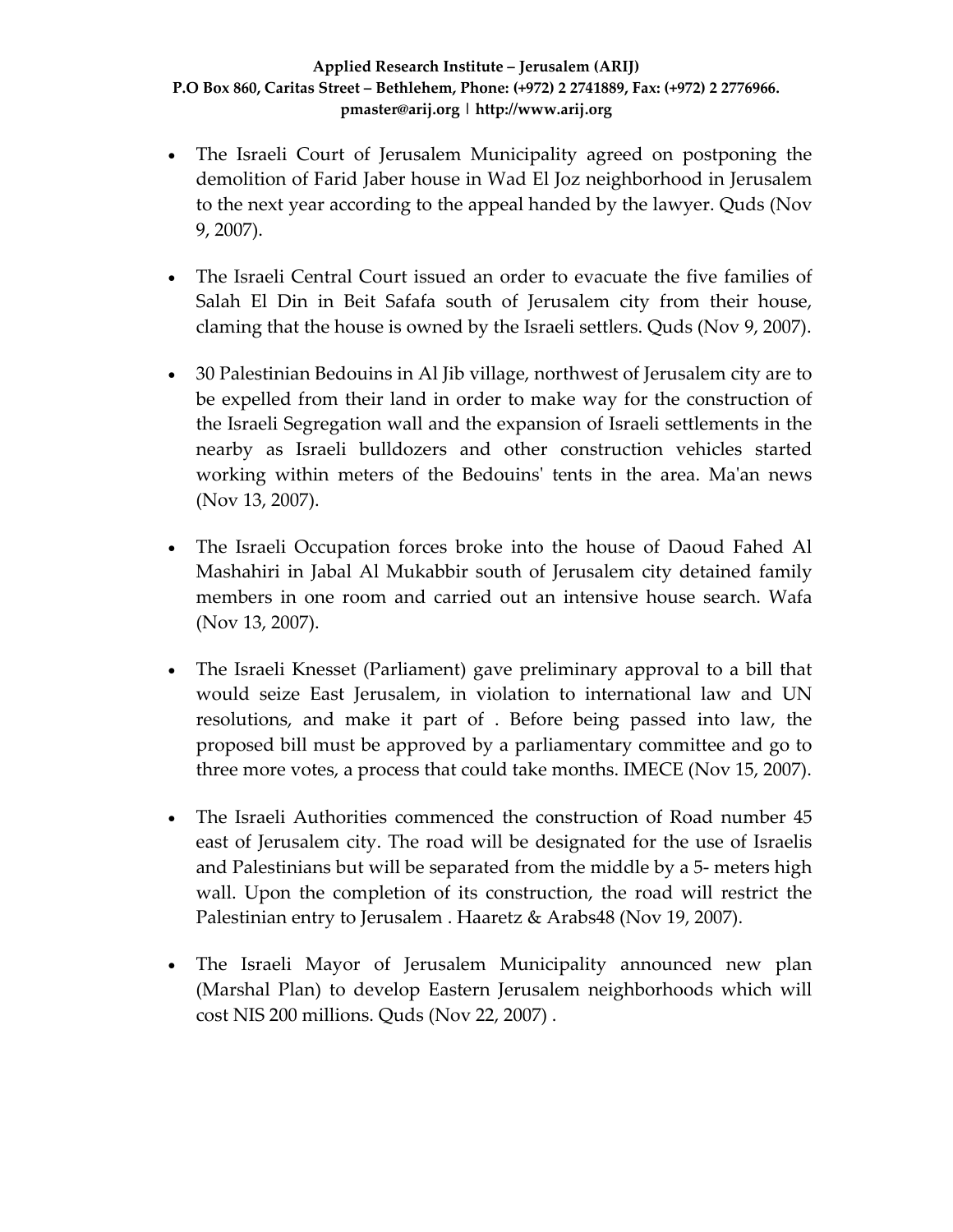- Israeli colonial companies are trying to take over 70 dunums of lands owned by Rashid Bin Rat'an Rweidan in 'Anata area near Pisgat Zeev settlement. Quds (Nov 22, 2007).
- The Israeli Forces closed all main entrances around Al Ram town and Qalandiya checkpoint north of Jerusalem city and hindered Palestinian access between Jerusalem ‐ Al Ram and Ramallah‐ Al Bireh. Wafa (Nov 25, 2007).
- The Israeli bulldozers started new military excavations in Silwan area heading north and then to the beneath of Al Aqsa Mosque in order to open a gate from the Walling Wall area to Al Aqsa Mosque in an attempt to ease the movement of Israeli settlers into the Mosque. Quds (Nov 26, 2007).
- The Israeli reconciliation Court gave the order to demolish the walls that surrounds the Palestinian houses located near the threatened house of Majed Abu 'Esha in Beit Hanina neighborhood for being an obstacle of not being able to demolish the house. Quds (Nov 26, 2007).
- The IOF staged into Shu'fat refugee camp north of Jerusalem city and searched Palestinian houses after forcing all dwellers to evacuate them under the threat of weapons. Wafa (Nov 27, 2007).

## **Ramallah**

- A group of Israeli settlers attacked the house of Hani Nabhan Abu Qare3ʹ from Al Mazraʹa Al Qiblyeh, threw stones at his house and set fire into his Olive Trees. The attack caused a state of fear among residents of the house. Al Quds (Nov 15, 2007).
- The Israeli Occupation Forces set up a temporary checkpoint at the main road leading to Al Shurfah area and obstructed the movement of Palestinians on this road. Wafa (Nov 16, 2007).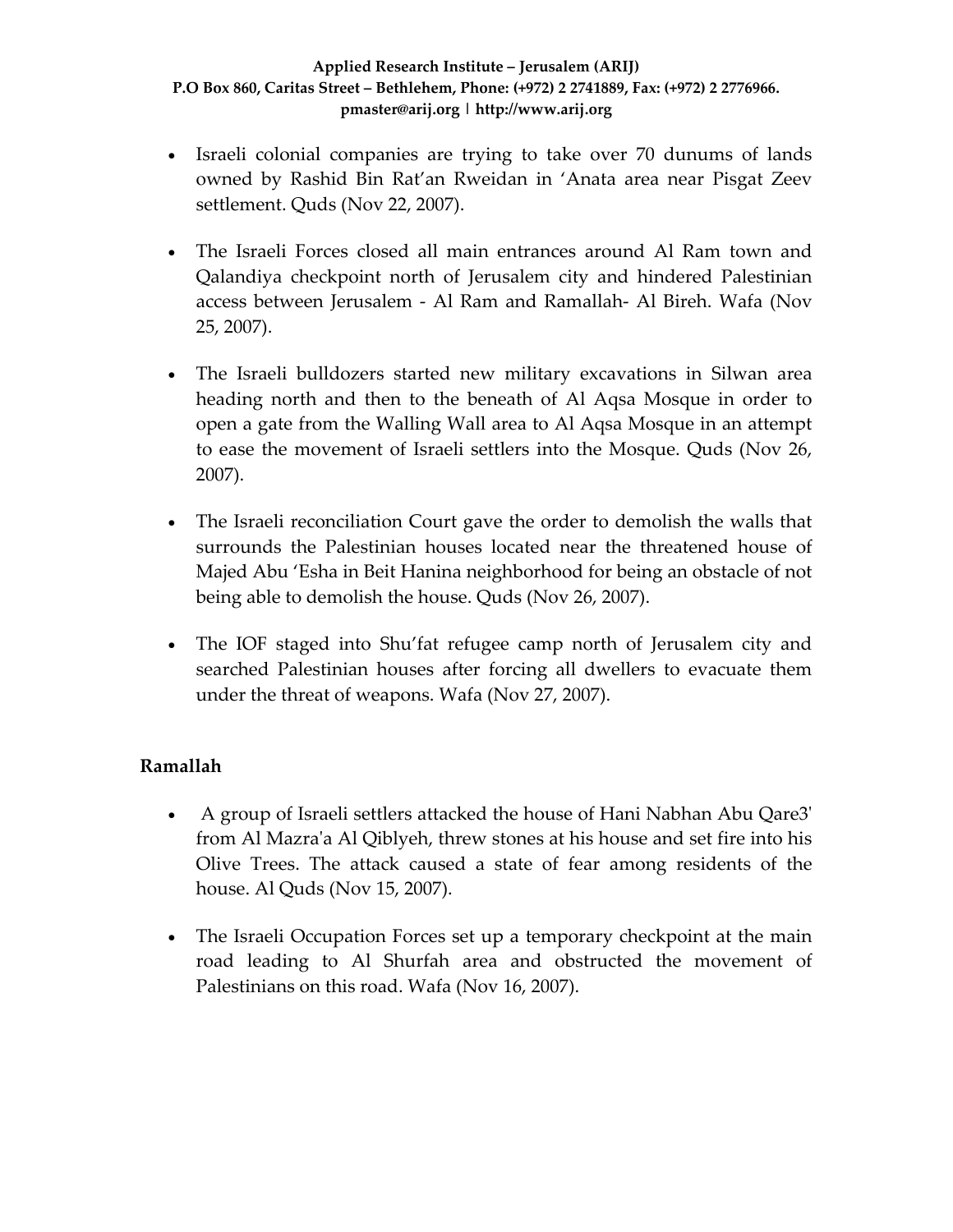## **Hebron**

- The Israeli settlers of Kharisena and Qiryat Arba' settlements aggressed on the house of ʹAbed El Karim Al Jaʹbary causing sever loses. Maan news (Nov 3, 2007).
- The Israeli Army caused sever damages to the house of Munther Da'na near Qiryat Arbaʹ settlement after being occupied for three days and turned into military post. In addition the IOF took over the houses of Munther Ahmad Jaber and Khalawi Al Jaʹbary turning them into military posts too. Wafa (Nov 4, 2007).
- The Israeli Forces erected two temporary checkpoints in Al Tabaqa area and on the entrance of Al Fuar refugee camp and detained residents for hours. Wafa (Nov 7, 2007).
- The IOF moved into Dura town, southwest of Hebron, raided and searched a house belonging to the family of Mohammed Majed 'Amru. PCHRGAZA (Nov 8, 2007).
- The Israeli Occupation Forces manning Etzion checkpoint north of Hebron city hindered hundreds of Palestinian residents from passing through the checkpoint to their destinations. Wafa (Nov 11, 2007).
- The Israeli Occupation Forces stormed the house of Ghazi Ismai'el Al Shawamreh from Dura town southwest of Hebron city under the pretext of searching for forbidden materials. Wafa (Nov 13, 2007).
- The Israeli troops surrounded the house of Sa'd Al Dein Shahin in Al Shiekh neighborhood in Hebron city, detained family members and carried out an intensive search operation. The IOF destroyed internal doors and caused damages to the furniture. It is worth mentioning that this is the third time that the IOF storm the house in two weeks time. Wafa (Nov 14, 2007).
- The IOF set up a temporary checkpoint at An Nabi Musa area north of Halhul town north of Heron City and obstructed the movement of tens of Palestinian Vehicles for long hours. Wafa (Nov 19, 2007).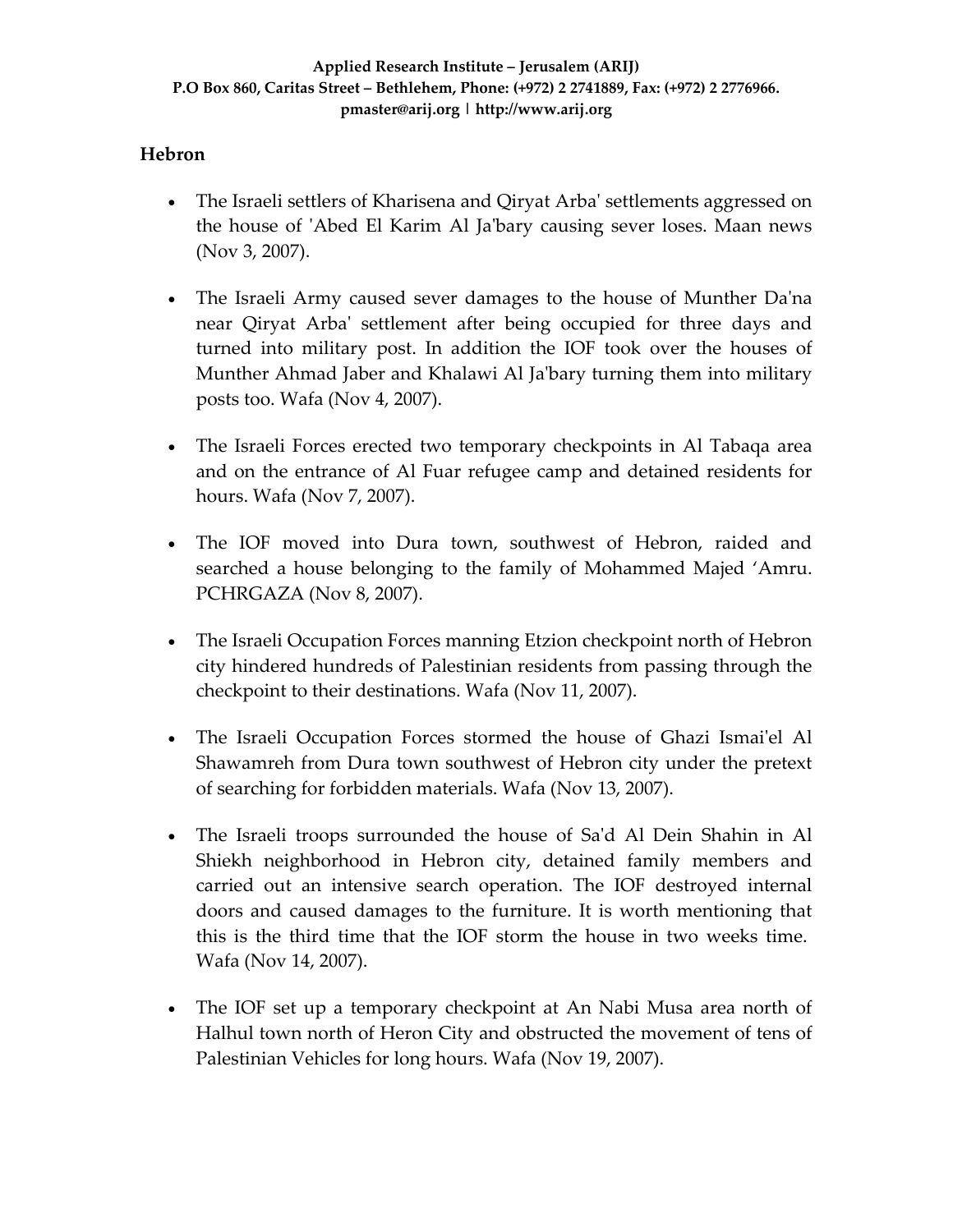- The Israeli State persecutor has informed the Israeli Supreme Court that it has issued evacuation papers to the Jewish families that have been occupying the four‐storey building of Fayez Al Rujby in Wadi Al Nasara which overlooks the road leading from Qiryat Arba' to the Machpela Cave as results of investigations showed that the Jews did not purchase the building settlers occupied by the settlers since March 29, 2007. Peace now & Jpost (Nov 19, 2007).
- The IOF staged into Hebron Old City and broke into the houses of Naser Ghalameh and Abdel Rahman Al Hirbawi, took over the houses for several hours and turned them into military posts. The houses are located in Al Laban and Al ʹAqaba markets in the Old City. Wafa (Nov 19, 2007).
- The Israeli settlers of Beit Hadasha southeast of Qurtuba town aggressed on Qurtuba Elementary Female School, caused loses and damages and tried to set fire into the place. Wafa (Nov 25, 2007).
- The Israeli Civil Administration handed 11 families of 'Arab El Hathalin east of Yatta town military warnings to evacuate the area in order to expand the nearby settlement of Karmel. Wafa (Nov 27, 2007).
- The Israeli settlers aggressed on the lands of Muhammad Ratib Abu Haykal in the old city of Hebron and destroyed the water pipes. Wafa (Nov 28, 2007).

## **Tulkarem**

- **The Israeli Occupation troops set up a temporary checkpoint on the road** linking 'Illar village north of Tulkarem with Kafr Ra'i south west of Jenin city. In addition, raided a house belonging to Shadeed Saif Al‐Din Shadeed and transformed it into a military site. Wafa (Nov 14, 2007).
- The IOF moved into Artah suburb, south of Tulkarm city and raided the house of Mos'ab Mustafa Abu Al-Teen. PCHRGAZA (Nov 8, 2007).
- The IOF closed Enab military checkpoint east of Tulkarm city and detained Palestinians hiding to their destinations for hours. In addition the Israeli Forces also erected two temporary checkpoints on the main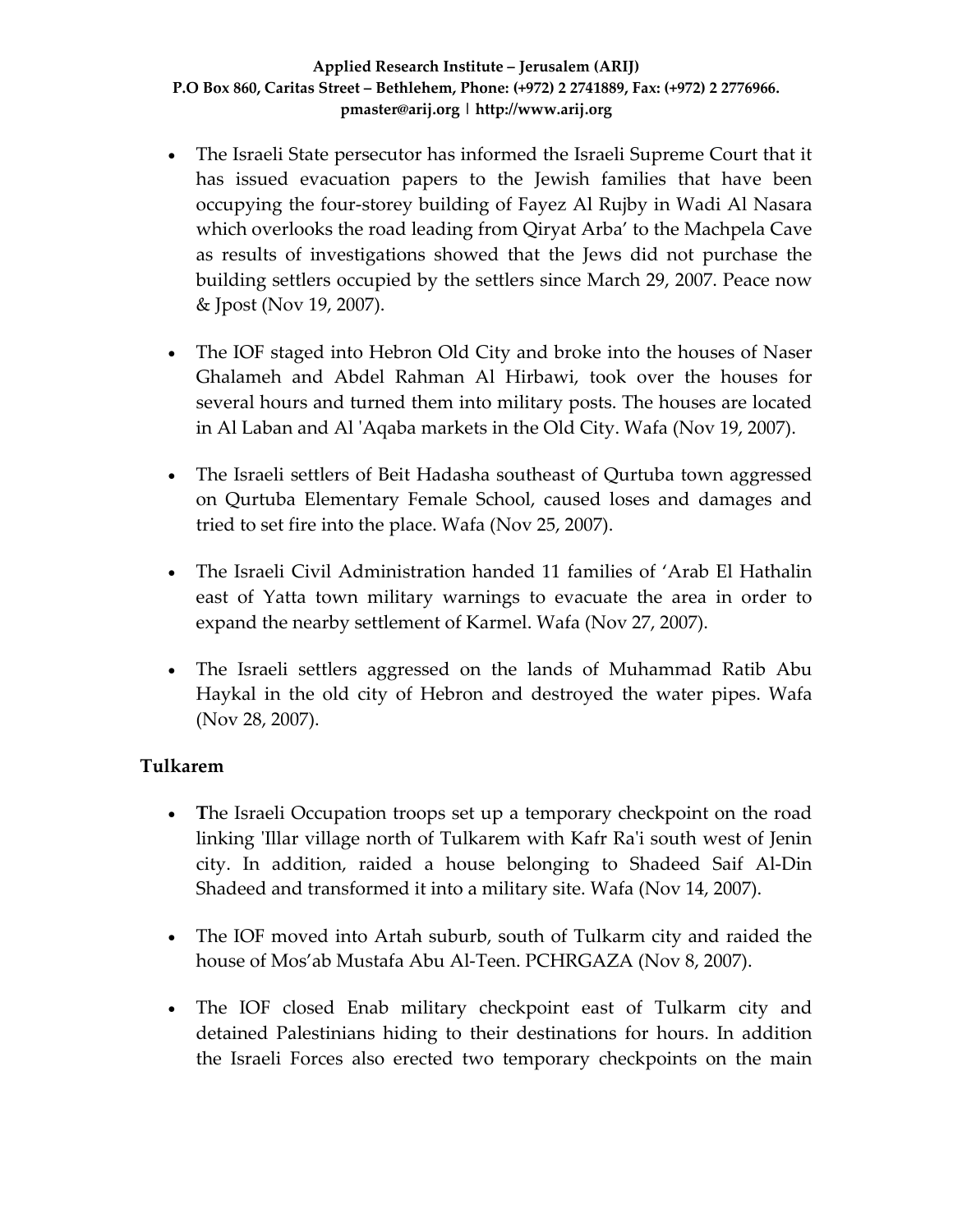entrances of Beit Lid and Ramin towns east of the city. Maan news (Nov 21, 2007).

### **Nablus**

- **T**he IOF moved into Balata refugee camp, east of Nablus city and besieged the house of Hani Mohammed Ka'ba. The IOF forced residents of the house to evacuate it under the threat of weapons and destroyed the first floor of the house, rendering the upper floors uninhabitable. PCHRGAZA & Quds (Nov 7, 2007).
- The Israeli Occupation Forces closed Za'tara checkpoint south of Nablus City and hindered Palestinian residents from passing through. Wafa (Nov 11, 2007).
- The Israeli Occupation forces broke into the house of Mr. Muhammad Yousif Nabhani in Balata Refugee Camp east of Nablus city and caused damages to the properties inside the house. The IOF also broke into ʹAbbad Al Rahman Mosque in the camp and the UNRWA clinic and destroyed the door entrances in addition to destroying other facilities inside the clinic. Al Quds (Nov 12, 2007).
- Israeli forces have installed wire caging material at Huwwara checkpoint, south of Nablus creating a 'checkpoint within a checkpoint' that has doubled the waiting time for Palestinians trying to pass through. Over 300 Palestinians were made to wait for some three hours or more to pass through the checkpoint. IMEMC (Nov 13, 2007).
- The Israeli Occupation Forces incurred into 'Ein Beit Al Ma' camp west of Nablus city and broke into Al Shareef Building and carried out an intensive search inside the building. Wafa (Nov 14, 2007).
- A group of settlers had set fire to olive groves belonging to the village of Deir Al Hatab and burned almost 50 Olive trees. The Israeli soldiers prevented the local fire fighting vehicles from reaching the village and that residents were forced to put off the fire themselves. IMEMC (Nov 15, 2007).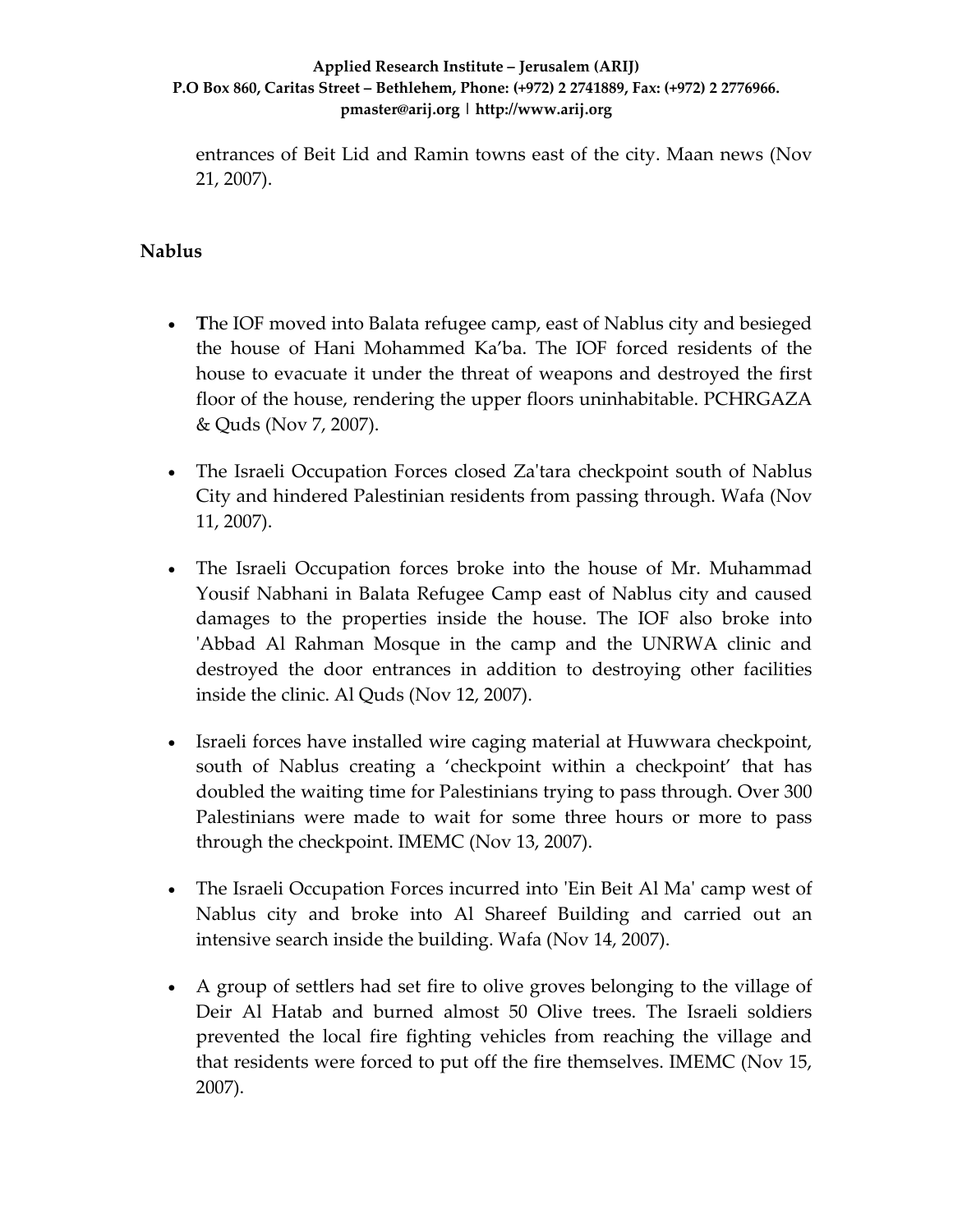- The Israeli Police evacuated 12 Israeli settlers from the illegal outpost of Har Hefi close to Allon Moreh settlement in Nablus city. The outpost's site was occupied by Israeli settlers last September. The Israeli Police also evacuated another indiscriminate outpost close to Kedumim settlement on the  $4<sup>th</sup>$  of November 2007. Al Quds (Nov 16, 2007).
- Israeli soldiers manning Huwwara checkpoint, located south of Nablus city, closed the checkpoint and barred residents from crossing. Palestinian Residents were forced to wait for long hours before they were denied access to their destinations through the checkpoint. . IMECE & Wafa (Nov 17, 2007).
- The Israeli settlers aggressed on the Palestinian cars on Nablus- Ramallah road causing severe loses. Among owners known was Hatim Qash. Wafa (Nov 20, 2007).
- The Israeli settlers of Itamar aggressed on the Palestinian shepherds while grazing their sheep's in 'Aqruba town southeast of Nablus city. It is worth pointing out that tens of sheep's were died due to the poison sprayed on the fields by the settlers in the area. Wafa (Nov 26, 2007).
- The IOF closed Huwwara checkpoint south of Nablus city and hindered Palestinian access to and out of the city. Wafa (Nov 27, 2007).

## **Salfit**

- The IOF closed the entrance of Qarawit Bani Hassan town with cement blocks and hindered access to the towns of Biddya, Mas‐ha, Sarta, Rafat and Deir Ballut west of Salfit city. Quds (Nov 2, 2007).
- The Israeli bulldozers started demolishing Palestinian houses and shops in Kafr Haris village west of Salfit, after serving the residents demolishing orders some time ago. Israeli Forces besieged the shop of Abdallah Muhammad Daoud, and forced him to evacuate his shop before demolishing it. Not forgetting to mention that the house of Abdallah was destroyed by the Israeli bulldozers in 1994. Maan news (Nov 13, 2007).
- The IOF stormed the house of Ayyoub Sulaiman in Marda village north of Salfit village, forced its residents to evacuate the house under the threat of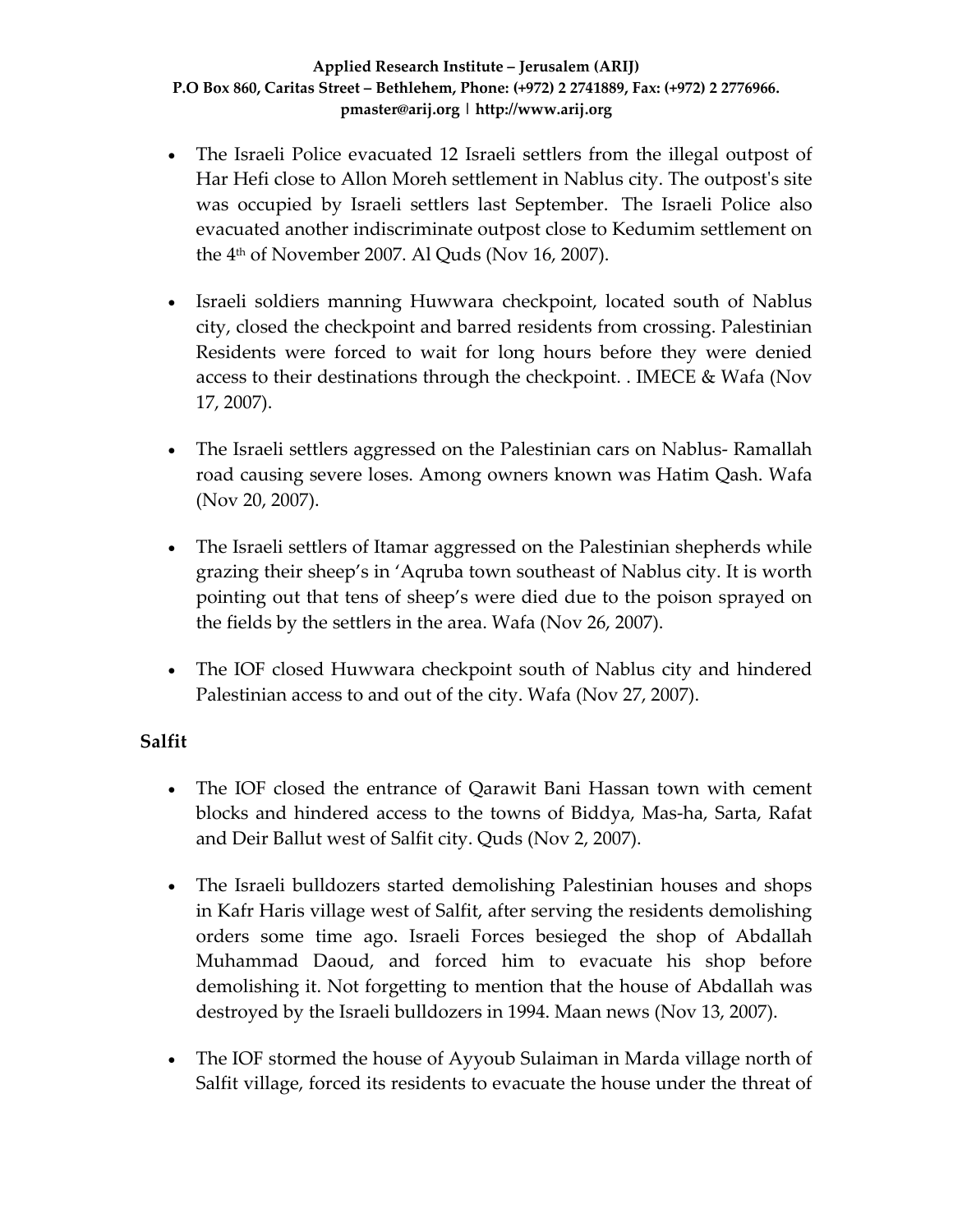weapons. The IOF enclosed all villagesʹ secondary entrances with earth mounds and carried out a thorough inspection to residents entering the village. Wafa (Nov 13, 2007).

• A group of Israeli settlers from Peduel and Elei Zahav settlements attacked the house of Hekmat Ismaʹil Abdel Rahman from Bruqin Village west of Salfit city and caused a state of fear among its residents. The settlers opened fire at the house and the animal sheds near his home causing severe damages to the properties. Wafa (Nov 15, 2007).

### **Gaza**

- The Israeli bulldozers destroyed two Palestinian houses in Al‐Shouka village, east of Rafah city. The first house is 150‐square‐meter and is owned by Subhi Saleem Abu Jarad, in which 7 individuals used to live; while the second house is 140-square-meter and is owned by Fawzi Saleem Abu Jarad, in which 13 individuals used to live. PCHRGAZA (Nov 1, 2007).
- The Israeli bulldozers razed a green plastic and agricultural lands owned by Abu Mugsub family in Wadi Al Salqa area in the middle of Gaza and also demolished the three‐storey building of Al Kurd family. Wafa (Nov 7, 2007).
- The Israeli bulldozers staged into the Bedouin village of Umm Al Naser north of the Gaza Strip, razed vast areas of lands and roads and took over the houses of Abu Ghazal and Abu Fariya families turning them into military barracks. Wafa (Nov 8, 2007).
- The IOF staged into Umm Al-Nasser village, northeast of Beit Lahya in the northern Gaza Strip, raided a number of houses and held their residents in one room. The IOF aircrafts also shelled the site of a deserted house belonging to Yasser Al‐Ramli, which had been already destroyed. Some Infrastructure in the village was also destroyed. PCHRGAZA (Nov 8, 2007).
- Due to the last Israeli incursion to Wadi Al Salqa area in the central Gaza Strip, about three houses were completely demolished by the IOF and belong to Muhammad Tawfiq Al Kurd, Nayfeh Abu Sha'ar and Ibrahim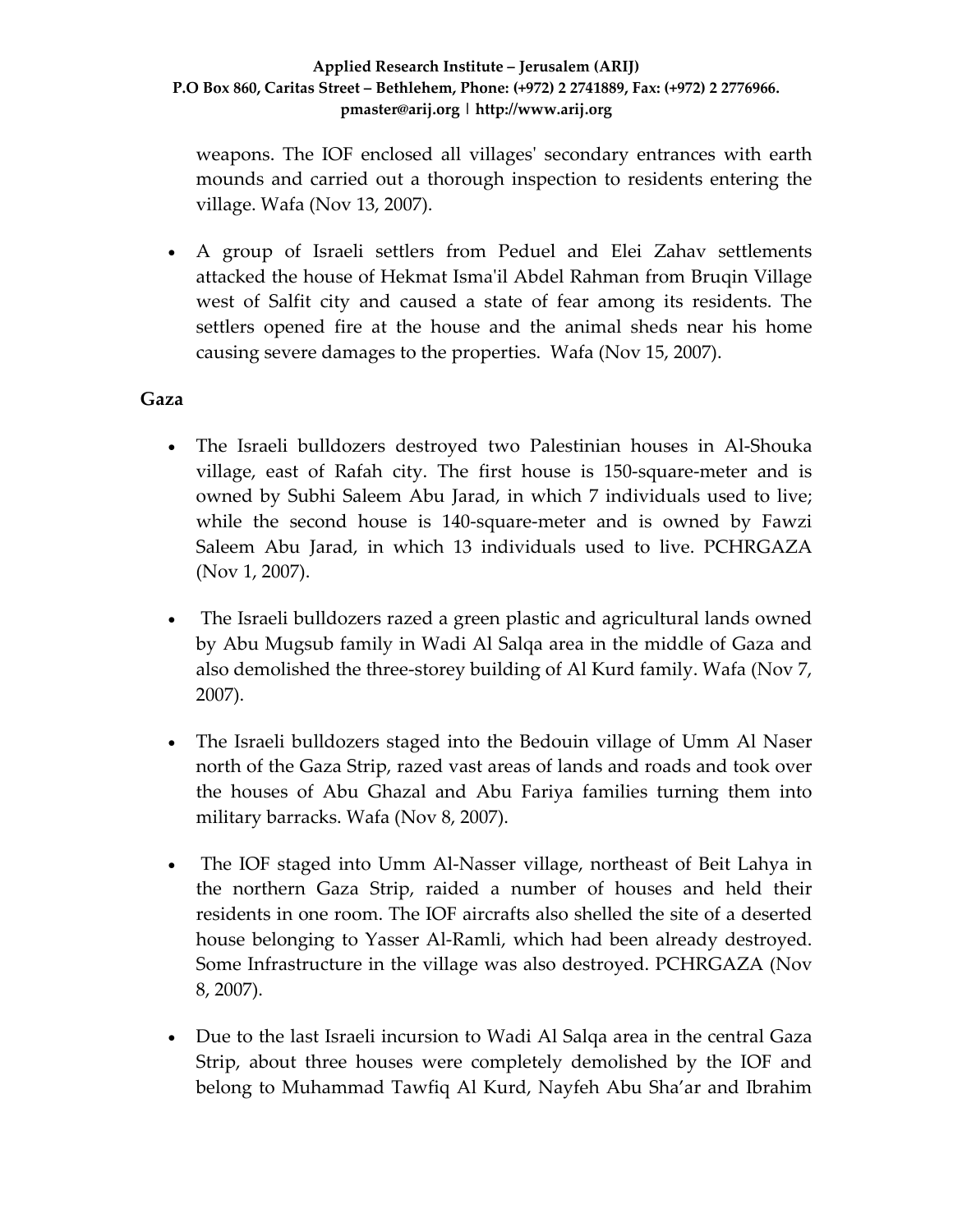Tafish and four other houses were partially demolished. In addition, the IO bulldozers razed more than 80 dunums of lands planted with Olives, Citrus and Vegetables. PCHRGAZA & Wafa (Nov 8, 2007).

- The Israeli bulldozers staged into Sharab area north of Beit Hanun city in the northern Gaza Strip and razed vast areas of agricultural lands in the Industrial part close to Erez crossing point. Wafa (Nov 14, 2007).
- In one of its measures taken against the Gaza Strip, the Legal Counselor at the Israeli Government agreed on the plan to minimize the electricity share given to the Gaza Strip in the few coming days. This decision will severely affect the daily lives of Palestinians in the Strip. Al Quds (Nov 16, 2007).
- The IOF shelled on the house of Abu Jarad family near Beit Hanun crossing point (Erez) north of Gaza Strip and completely destroyed it. Wafa (Nov 26, 2007).
- The Israeli Forces shelled on the agricultural department north of Beit Hanun town and caused severe loses to the properties. In addition the Israeli bulldozers razed vast areas of agricultural lands in the area. Wafa (Nov 26, 2007).
- The Israeli Forces dynamited six Palestinian factories of plastic, iron and fabric in the Industrial Zone in Beit Hanun (Erez) in the time the Israeli bulldozers continued razing lands in order to construct new military camp near 'Ezbat Beit Hanun. Quds (Nov 27, 2007).

## **Jenin**

- The IOF surrounded the house of Tariq Abu Ghali in the eastern neighborhood in Jenin city. Wafa (Nov 5, 2007).
- The IOF staged into the Shqeer area in the western neighborhood in Kafr Dan town west of Jenin city and took over the house of Fuad 'Imair 'Abed and turned it into military post. Wafa (Nov 7, 2007).
- Israeli Occupation forces invaded the city of Jenin in the northern West Bank and fired at Palestinian homes. In Qabatyia, seven Israeli military vehicles entered the western neighborhood storming several homes under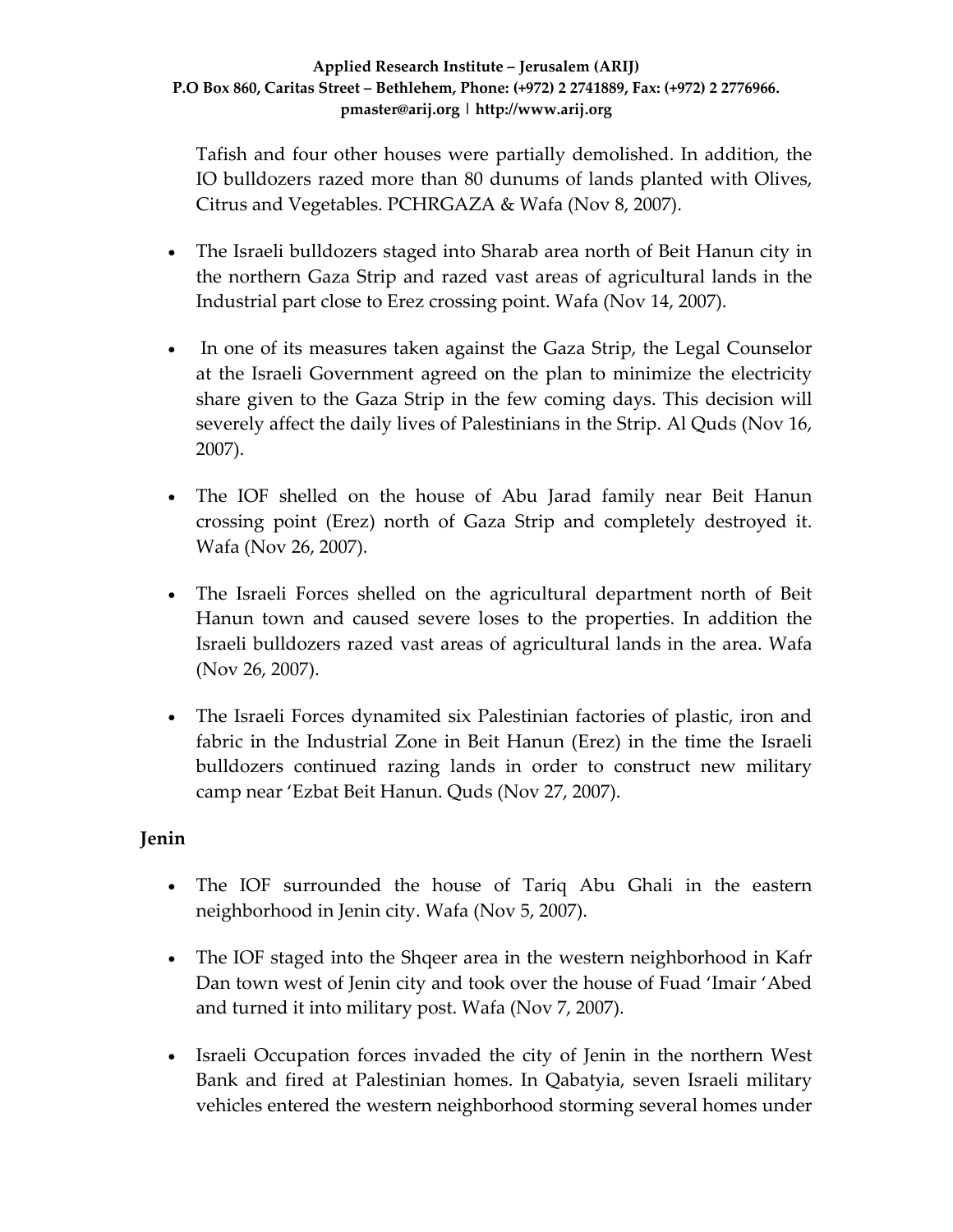the pretext of searching for ʹwantedʹ activists. The IOF also broke into the city of in Jenin and fired gunshots at Palestinian homes. Maʹan news (Nov 11, 2007).

- Israeli bulldozers guarded by Israeli troops destroyed the only artesian well in 'Arbouna village east of Jenin city. The Israeli bulldozers also destroyed another artesian well located at the main entrance of Deir Abu Da'eef Village east of Jenin city and filled it with dirt as to prevent residents of the village from renovating it. Not forgetting to mention that the two villages suffer from water shortage as both lack water networks. Wafa (Nov 13, 2007).
- Israeli forces ordered tens of Palestinian farmers near the northern West Bank city of Jenin to evacuate their orchards, forbidding the owners from using them. Israeli forces descended on fields located behind the Israeli Segregation Wall near Bartaʹa village, and ordered them to leave the land. Israeli troops also hindered Palestinian farmers from accessing their lands in the future citing so-called 'security considerations' as a justification. IMEMC (Nov 13, 2007).
- Israeli helicopters dropped Israeli soldiers onto Palestinian farmlands near Yaʹbad village west of Jenin city. Israeli soldiers trampled Palestinian crops before disappearing in the Israeli settlement Mevo Dotan to the south of the village. Maan news (Nov 14, 2007).
- The Israeli Occupation troops set up three temporary checkpoints in various areas in Jenin city north of the West Bank. The first was set up at the eastern entrance to Kafr Raʹi village southwest of Jenin city; the second was set up on the main road linking Jenin city and Qabatyia town south while the third was set up in Al Sweitat area, at the eastern entrance of Jenin city. As a result, vehicular and pedestrian movement was obstructed. Wafa (Nov 14, 2007).
- Israeli Occupation vehicles invaded Qabatyia town south of Jenin city carrying out an inspection campaign to a number of houses near the Salah Ad Din mosque under cover of heavy gunfire and sonic bombs. The Israeli troops forced Palestinian residents to leave their homes and gather in a mosque yard for interrogation. Maan news (Nov 15, 2007).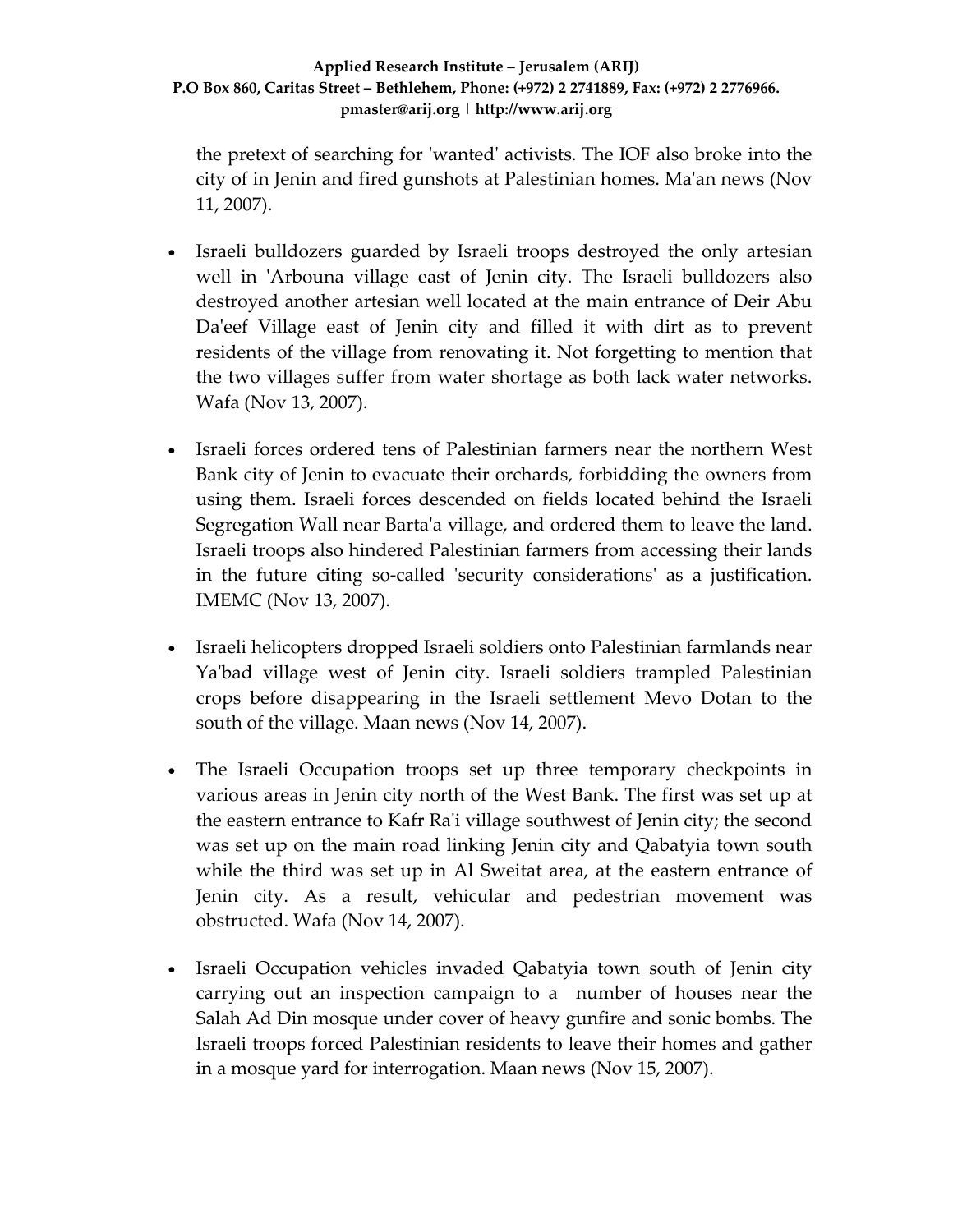- The IOF took over a Palestinian house in Kafr Dan west of Jenin city and turned it into a military post. The house belongs to Ibrahim Sobhi ʹAbed. Wafa (Nov 19, 2007).
- During an incursion to Kafr Dan village west of Jenin city, the Israeli Occupation bulldozers hit an electricity generator in the village and caused electricity cut in the village. Wafa (Nov 20, 2007).
- The Israeli settlers aggressed on the Palestinian residents at Al Hamra checkpoint and forced them to evacuate the area under the threat of weapons. Quds (Nov 25, 2007).
- The Israeli Army staged into Kfar Dan village west of Jenin city with the eastern neighborhood and searched Palestinian houses, causing damages to the properties. Wafa (Nov 27, 2007) .

## **Tubas**

- The Israeli Forces manning Tayaseer checkpoint hindered Palestinians from accessing to the northern valleys. Wafa (Nov 7, 2007).
- Israeli intensive military activities are taking place in Wad El Maleh area east of Tubas governorates. Wafa (Nov 8, 2007).
- The IOF broke into the city of Tubas in the northern West Bank and fired gunshots at Palestinian houses causing some damages to the properties. Israeli bulldozers accompany by the military troops closed the main road linking Tubas city with Tayaseer village. Wafa (Nov 10, 2007).
- The Israeli Army served residents of Al Ka'abna in the Jordan Valley new demolition orders. Al Kaʹabneh tribe is a home to 80 people who have been displaced numerous times by Israeli authorities since being expelled from their original homes 18 years ago for the construction of Israeli settlements in the area where they live. 30 homes and animal enclosures will be destroyed if the demolition takes place, and the lives and education of 50 children will be severely disrupted yet again. IMECE (Nov 13, 2007).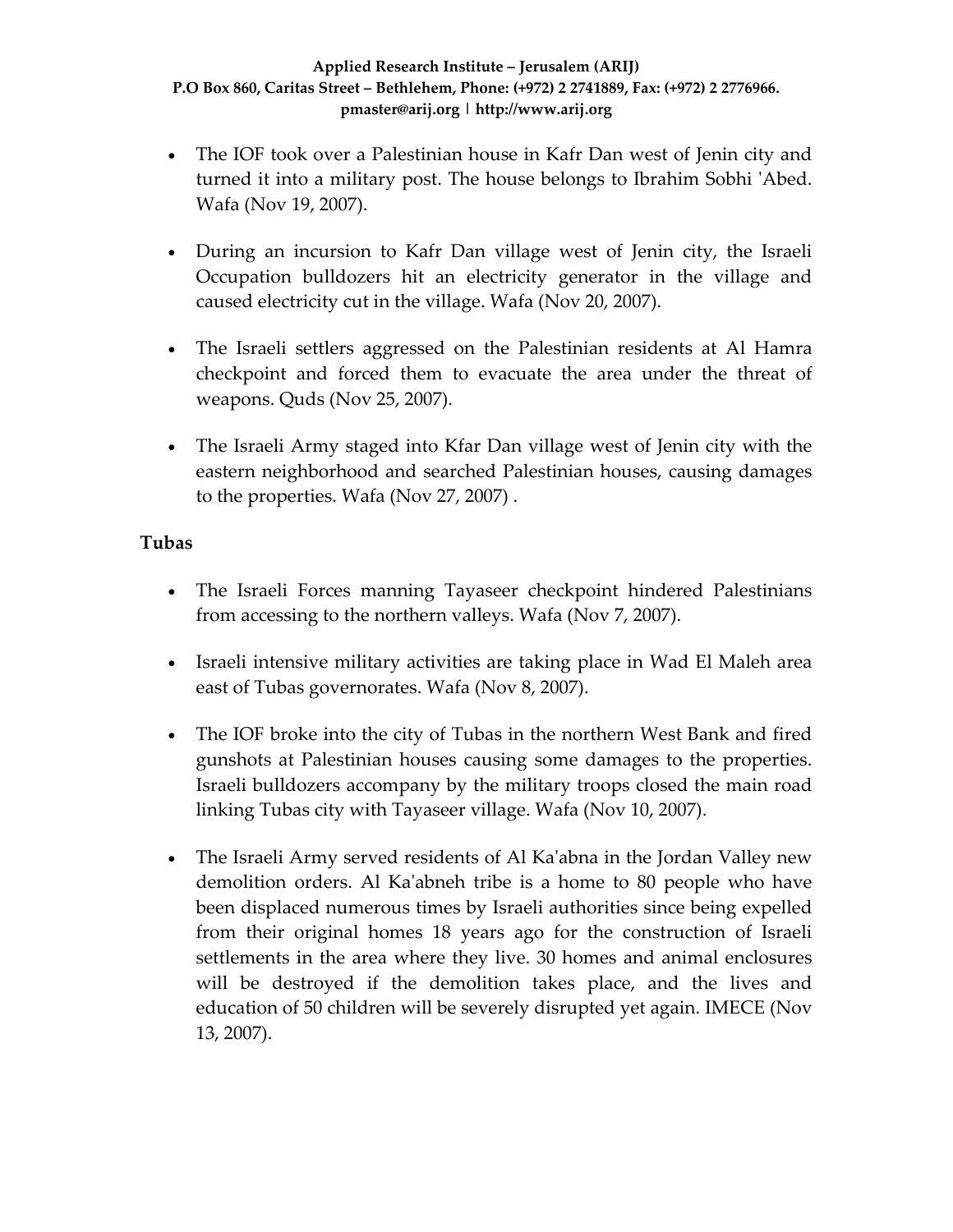- The Israeli occupation bulldozers destroyed the electricity and water networks in Al Farʹa camp in Tubas city during an incursion to the camp and caused damages to the properties. Wafa (Nov 20, 2007).
- The Israeli Forces manning Tayseer checkpoint in the northern valleys detained Palestinians who is willing to reach 'Ein Al Baiyda and Bardala villages and hindered their access. Wafa (Nov 26, 2007).
- Extensive military activities done by the Israeli Army took place east of Tubas, causing panic to the Palestinian residents living in the area of Sou'ud wells. Wafa (Nov 27, 2007).

## **Jericho**

• **T**he IOF notified the resident Najeh Odeh Ka'abneh in Al Jeftlik town north of Jericho city of their intention to demolish his house under the pretext of being built without licenses. Wafa (Nov 7, 2007).

## **Qalqiliya**

- The Israeli Army broke into the Palestinian Youth Center in 'Azzun town in Qalqiliya and caused sever damages and loses. Quds (Nov 4, 2007).
- The Israeli Occupation Forces set up a temporary checkpoint at the eastern Entrance of Qalqiliya city and hindered cars with yellow plates from entering the city. The IOF also continued closing the northern entrance of 'Azzun village east of Qalqiliya city and hindered vehicular and pedestrian movement into and out of the village. Wafa (Nov 13, 2007).
- The IOF staged into the village of Immatin, east of Qalqiliya city, raided and searched a house belonging to Amin Hasan Sawan. PCHRGAZA (Nov 13, 2007).
- The Israeli military jeeps and soldiers staged into Azzun High School yard in Qalqiliya city. The soldiers drove around the school grounds, interrupting lessons and waving their guns at teachers and students. The IOF caused a state of fear among students and staff as well. IMECE & Maan news (Nov 18, 2007).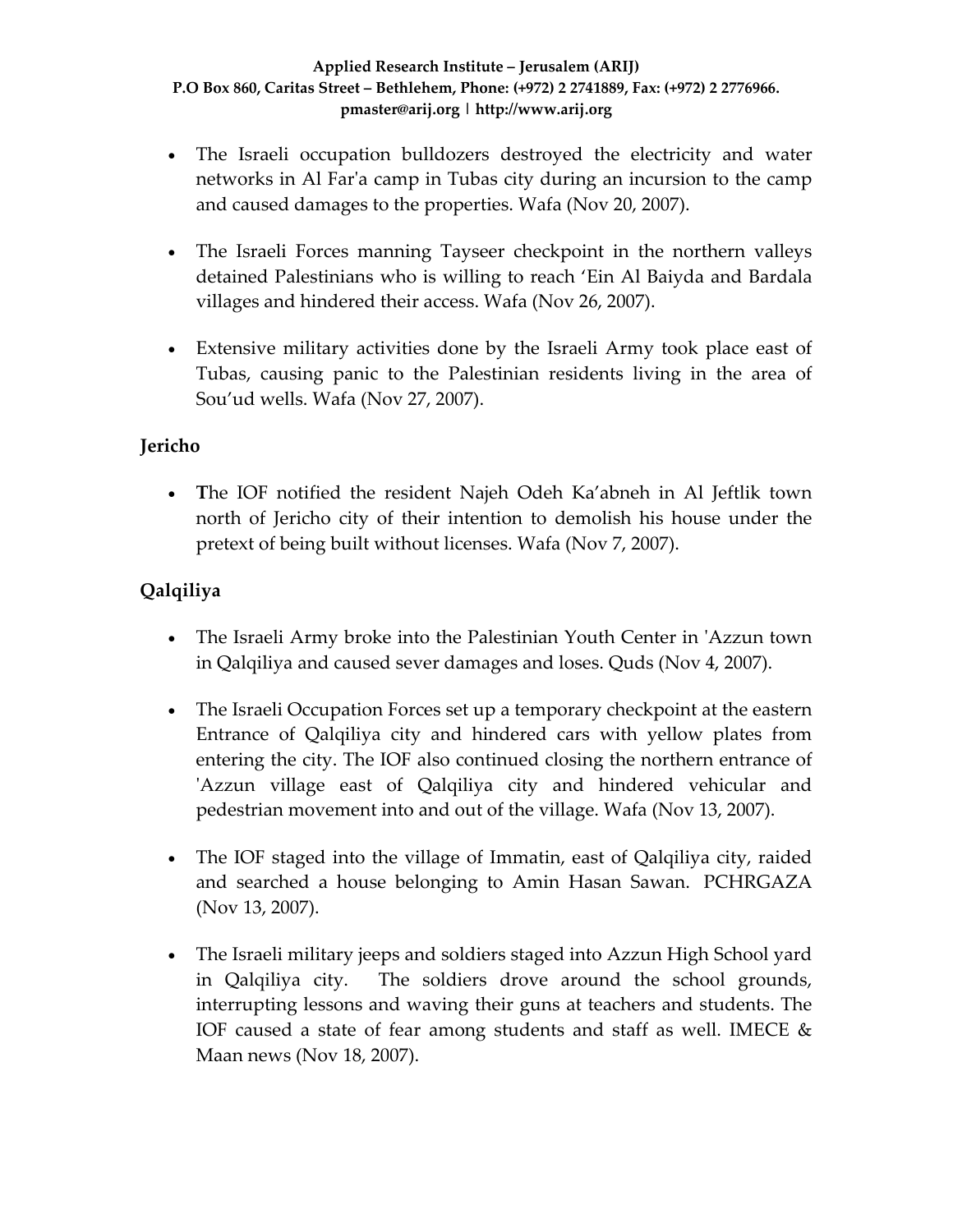- Settlers of Kedumim refused to vacate a piece of land (55 dunums area) which they occupied some time ago upon court's order in Kafr Qaddum village east of Qalqiliya city. The land belongs originally to resident Badrieh Abdel Ghani 'Amer. The settlers also prevented residents of Kafr Qaddum from harvesting their Olive groves located close to the settlement and are imposing severe restrictions on residents of the village who are trying to access their lands. Quds & Wafa (Nov 18, 2007).
- The Israeli bulldozers and troops demolished the under-construction house of Rabi Jaber in Nofel Hamlet southeast Qalqiliya city. The IOF closed the road connecting Qalqiliya and Nablus Governorates and hindered pedestrian movement on the road. Wafa (Nov 20, 2007).
- The Israeli settlers closed the road parallel to Al Fandaq village in Qalqiliya. Quds (Nov 21, 2007).
- The Israeli settlers manning 'Azun checkpoint and gate prevented landowners from accessing seedlings and manure to their agricultural lands behind the Segregation Wall path in Qalqiliya. Wafa (Nov 28, 2007).

## **Bethlehem:**

- The Israeli Forces demolished two under construction houses in Al Furdies village southeast of Bethlehem city claiming that they were built without proper licenses:
- 1‐ A 130‐square‐meter house belonging to Daoud Hamada Al‐Teneh;

2‐A 140‐square‐meter, 2‐storey house belonging to Nasser Mousa Al‐Teneh. PCHRGAZA & Wafa (Nov 8, 2007).

- The Israeli Minister of Tourism Isaac Herzog announced his willing to construct new terminal between Bethlehem and Jerusalem cities in an attempt to ease the access of the pilgrims to the city of Bethlehem. Quds (Nov 8, 2007).
- The IOF moved into Beit Jala city north of Bethlehem, raided and searched a house belonging to 'Abdullah Mahmoud Sbaih. PCHRGAZA (Nov 9, 2007).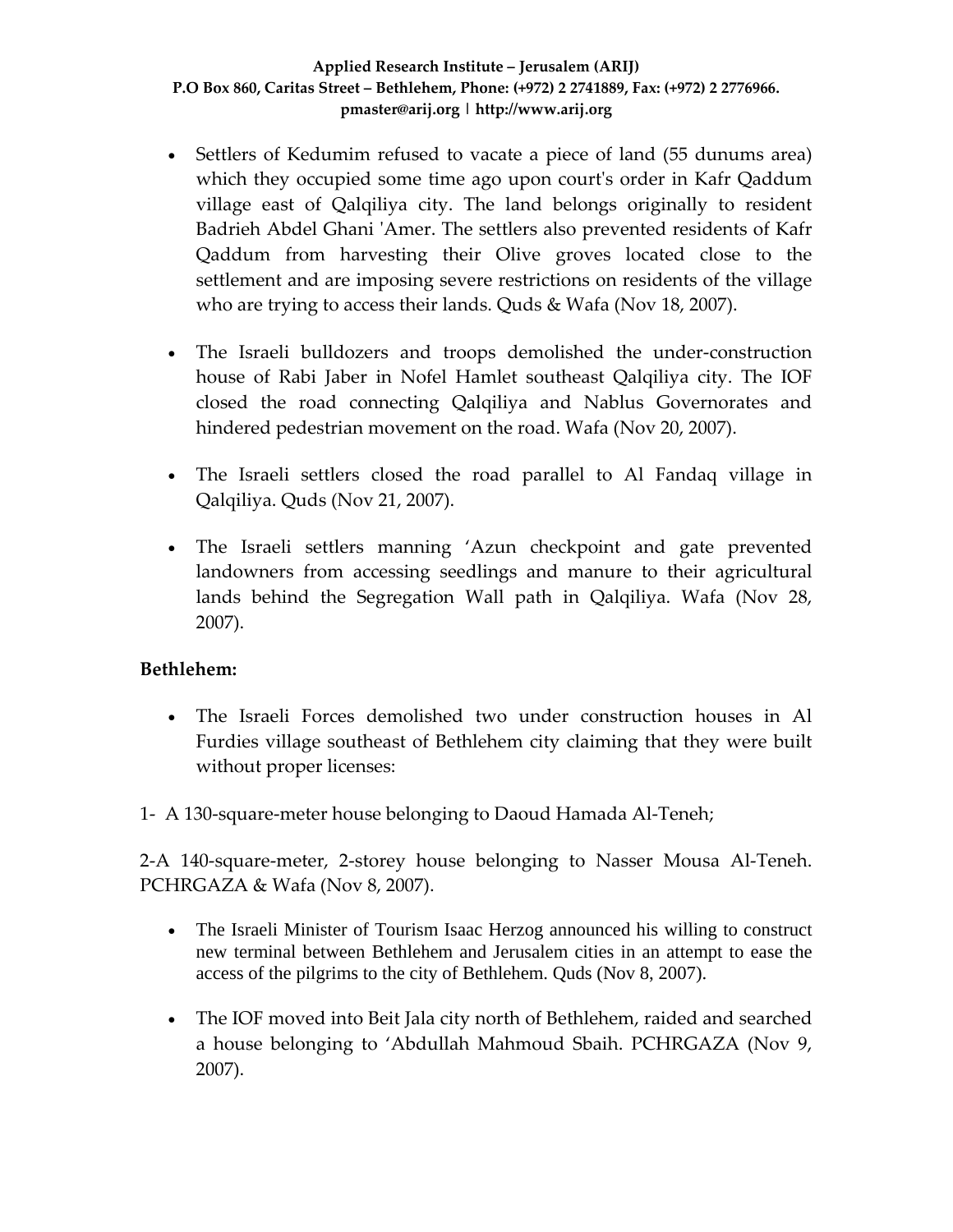- The IOF moved into Al-'Azza refugee camp, north of Bethlehem city, raided and searched a house belonging to the family of 'Emad Ibrahim Al‐ Nashash. PCHRGAZA (Nov 9, 2007).
- The Israeli bulldozers razed agricultural lands belonging to residents of Al Ma'sara village south of Bethlehem city to erect a bypass road that will lead to the Israeli settlement of Efrat located west of the Village. Ten dunums of land were razed for this purpose. Wafa (Nov 11, 2007).
- The Israeli forces staged into the Industrial zone in Beit Jala city north of Bethlehem city and carried out an intensive search operation. Wafa (Nov 14, 2007).
- The Israeli bulldozers staged into Khallet Al Samak west of Al Walajeh village northwest of Bethlehem city, demolished a 60 meters square poultry farm and razed a one kilometer road that links Khallet Al Samak with the new school in the village. Wafa (Nov 18, 2007).
- The Israeli bulldozers demolished a poultry farm and barracks in Al Jab'a village southwest of Bethlehem city owned by Muhammad and Munir Ahmad Muhammad Al Tous. The 250 meters square was built 6 years ago and is considered the only source of income to the two families and was demolished under the pretext of not owning proper licensing documents. The demolishing process caused losses also to the electricity, water and telephone networks. Al Quds (Nov 20, 2007).
- The IOF prevented Palestinian farmers in Beit Jala city from harvesting their Olive trees in the area close to Gilo settlements for not having proper permits to access the lands. Al Quds (Nov 20, 2007).
- In a report issued by Maʹan development center showed that the Segregation Wall penetrated deep inside Bethlehem governorate by 10 kilometers and swallowed more than 73 thousand dunums and put almost 19 thousand Palestinians in enclaves. The report added that the construction of the Segregation Wall at Rachelʹs Tomb area has caused a complete paralysis to the area where 659 dunums where confiscated form the northern Bethlehem city where the tomb and the border crossing are located; in addition, the Israeli policies in the area have affected the economical situation in the city where less number of tourists are visiting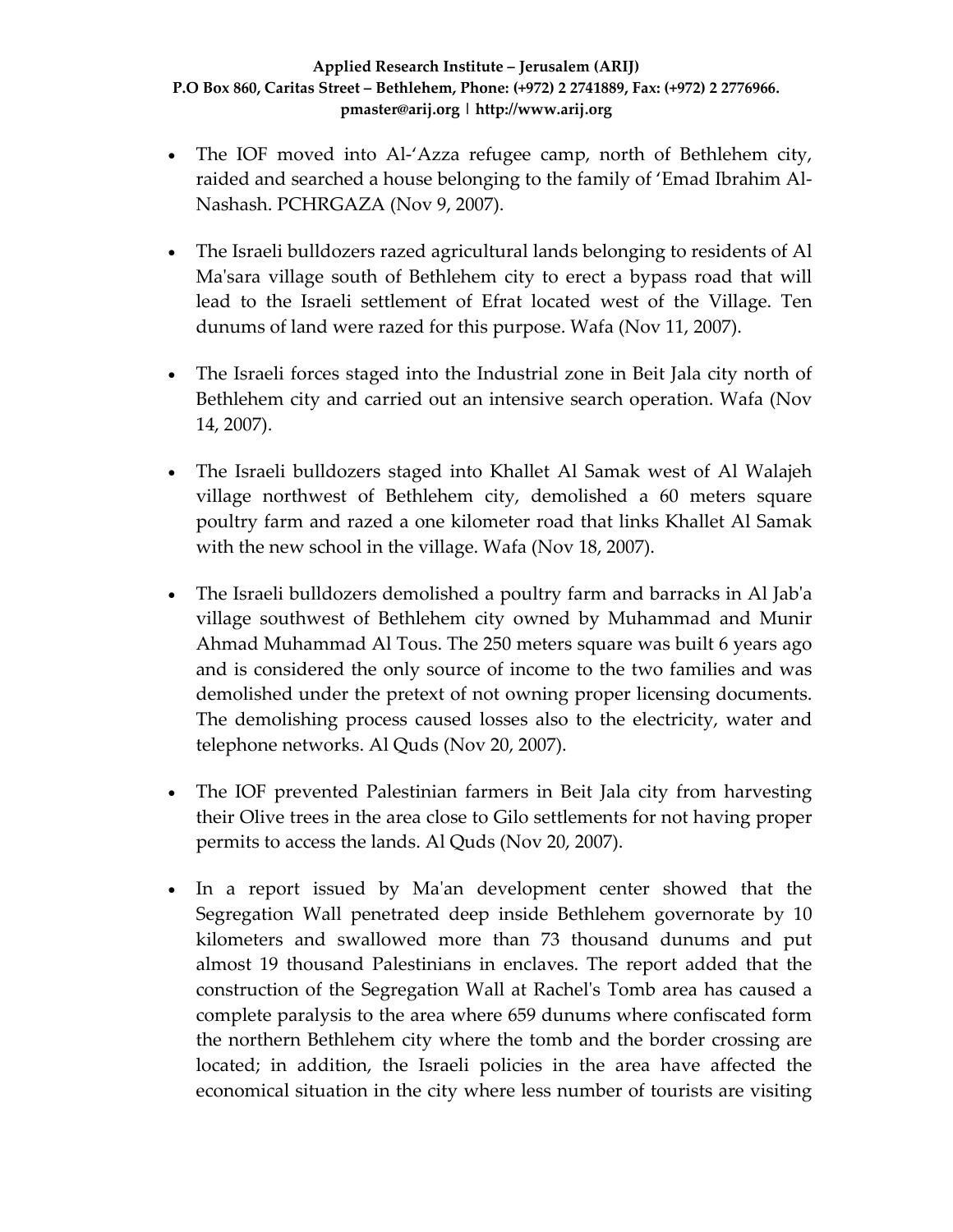the area comparing to last years, and less number of stores are operating. Al Quds (Nov 20, 2007).

- The IOF broke into the house of Muhammad Al 'Azza from Al 'Azza refuge camp, north of Bethlehem city, bombed the stairs leading to his house and caused damaged to the properties and destroyed his car. Al Quds (Nov 20, 2007).
- The IOF handed military warnings to seven owners to stop constructing their houses in Umm Rukba area in Al Khadr village south of Bethlehem city under the pretext of being built without licenses and of being an obstacle to the wall's construction. Houses belong to: Mariam 'Abed Salah  $(110 \text{ m}^2)$ , Kalthum Ahmad Salah (250 m<sup>2</sup>), Maha Nu'man Salah (550 m<sup>2</sup>), Omar Saleh Salah, Barakat Tah Salah (100 m²) and Rizq 'Abed El Karim Salah (60 m²). In addition the IOF demolished water well owned by 'Atta Yousif Mahmud and notifed Ibrahim Muhammad Sbeih, Omar Mahmud Sbeih and Badr 'Ali Saleh of their intention to demolish their wells. Wafa (Nov 21, 2007) .

## **Others**

- The Israeli settlers and for the forth time tried to construct the Shuvt 'Ami outpost near Kedumim settlement north of the West Bank. Quds (Nov 5, 2007).
- The Israeli Ministry of Interior demolished two houses in the unrecognized village of Beir AL Hamam in the Negev which belong to Omar Jabr Abu 'Asa and Salameh Hassan Abu 'Asa. Wafa (Nov 7, 2007).
- According to a report issued by the Israeli Peace now movement assured that expansion activities are taking place in 34 Israeli outposts and in 88 settlements in the West Bank of which huge expansions are taken in Bittar Illit, Giv'at Zeev and Ma'ale Adumim. Quds (Nov 8, 2007).
- The Israeli Forces served demolition orders to 3 people from Um Al Fahem town, 3 others in 'Aara village, in addition to Dar Al Hanoun Village and Al Burj Park inside the 1949 Green Line area. Wafa (NOV 12, 2007).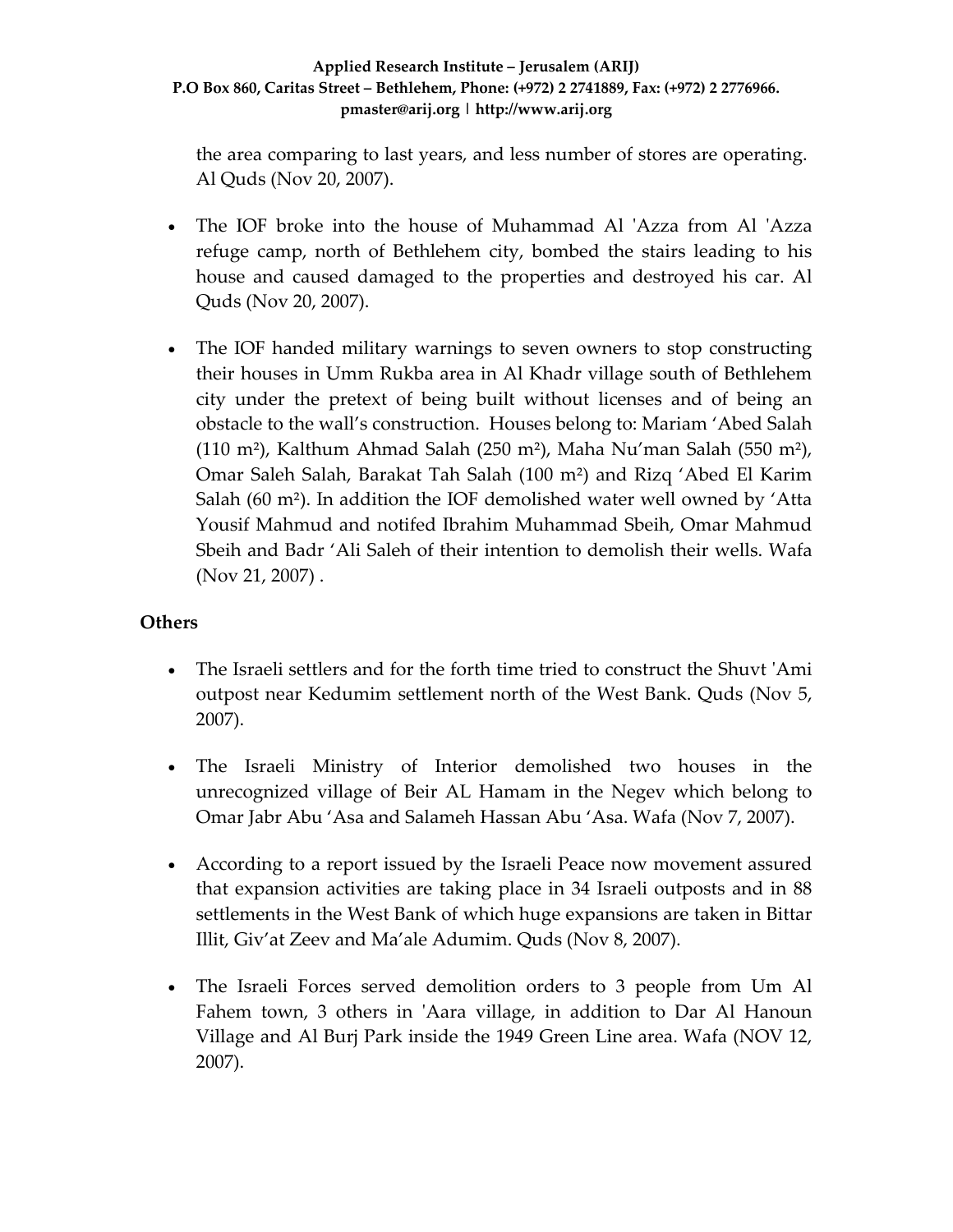- The Israeli Authorities demolished four houses in different areas inside the 1948 lands. Two houses belong to Salameh Hassan An Nabari and Sulaiman Salman Abu Judeh from the unrecognized village of Tal ʹArad, The house of Musa Ad Daghaymeh east of the unrecognized village of Kasiefah and the fourth house belongs to Salameh Abu Joudeh from the unrecognized village of Al Zaʹroura. Wafa (Nov 15, 2007).
- The Israeli bulldozers of the Israeli Ministry of Interior razed a 50  $m<sup>2</sup>$ portion of land of the road leading to the unrecognized village of Dar Al Hanoun in Al Muthallath area inside the 1949 Lands, inside the Israeli Border. It is worth mentioning that the destroyed portion of road poses no danger or causes no harm to anyone. Wafa (Nov 15, 2007).
- Israel will announce a freeze on settlement construction prior to the Annapolis conference, and will also declare its willingness to dismantle illegal West Bank settlement outposts. Haaretz (Nov 14, 2007).
- In an article published by the Israeli daily newspaper Yedoʹot Ahronot regarding the border crossings set between Israel and the Palestinian Territory, 30 Border crossings exist between the West Bank and Israel, out of which 11 are under construction and are going to be for the explicit use of Palestinian, 13 borders are going to be for the explicit use of Israeli settlers living in Settlements inside the West Bank; while the remaining six borders are for trade purposes (trade passages). About 30 thousand Palestinians and 700 trucks pass daily through these borders and the number of Palestinians accessing the borders is expected to rise to 50 thousand once the construction of the borders is completed. The cost of constructing these 30 crossings is expected to reach 2 Milliard NIS. Al Quds (Nov 16, 2007).
- A report Issued by Machsom Watch showed that only two of the 24 roadblocks Israel removed recently were in fact removed; many never existed to begin with. The report contradicts the Israeli Defense Minister Ehud Barak declarations to the U.S. Secretary of State Condoleezza Rice that Israel had removed 24 West Bank roadblocks in order to ease mobility for ordinary Palestinians. However, the report concludes the following:
- 1. While the army reported removing 11 dirt roadblocks around Hebron, most of them never existed to begin with.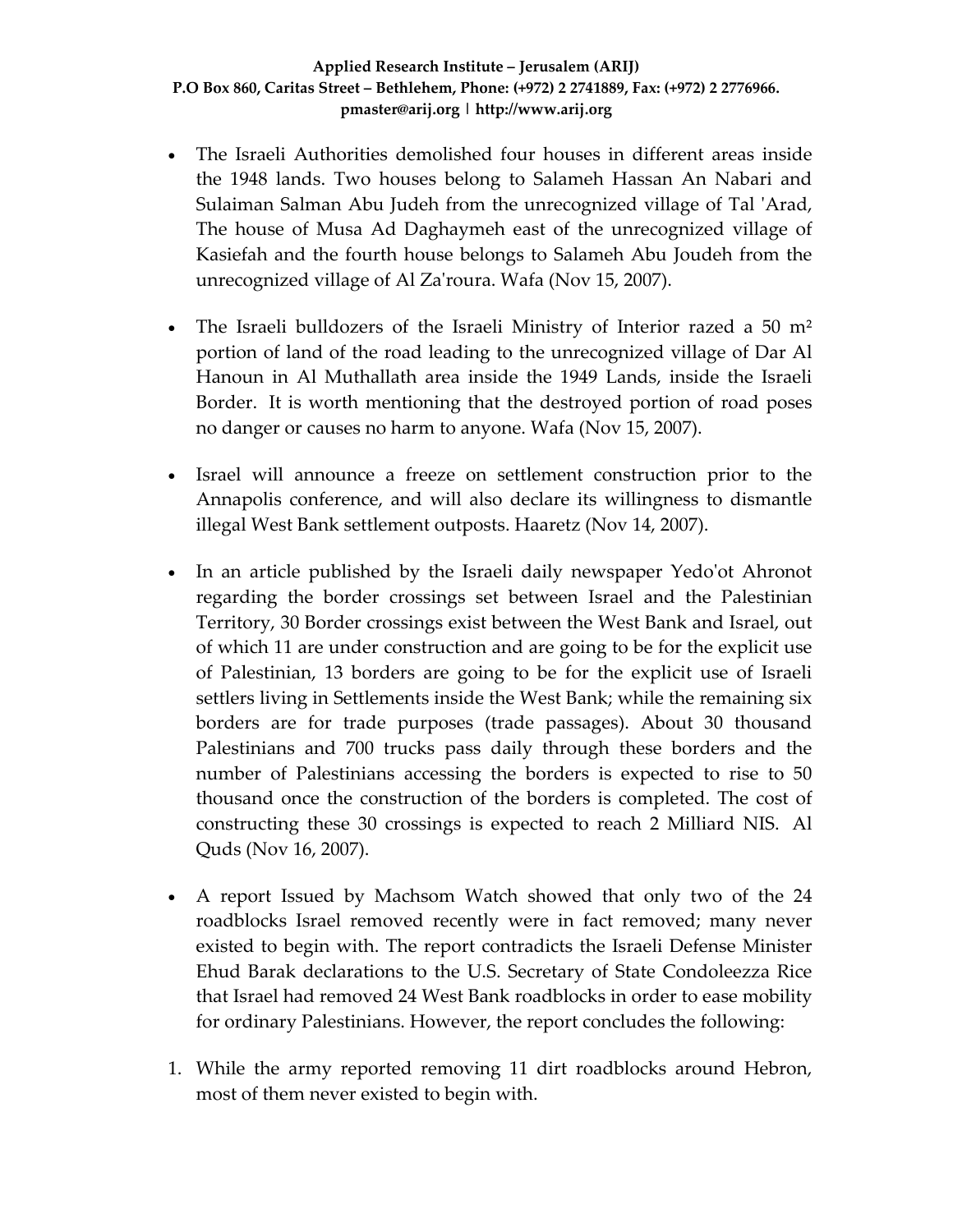- 2. Three dirt roadblocks near Salfit also never existed; the same is true of two roadblocks between Al‐Abed and Anabta, near Tulkarem.
- 3. The checkpoint near Herodion, which was also on the list, was actually removed two years ago.
- 4. At the Jit Junction near Kedumim, two roadblocks were supposedly removed to allow pedestrian (but not vehicular) traffic through the junction pedestrian traffic is still not being permitted. Haaretz (Nov 17, 2007).
- In a report issued by the UN Office for the Coordination of Humanitarian Affairs, only 18 percent of some 30,000 West Bank farmers who used to work in the lands cut off by Israelʹs Segregation Wall now have Israeli permits to access their fields. The report by looked at 15 communities with about 10,000 residents trapped between the fence and Israel, and at 52 communities with 220,000 residents on the Palestinian side of the divider. Those villages in enclave require permanent residency permits, while those on the east side of the wall need Israeli‐issued visitors permit to reach lands or visit family in the enclosed communities. The report also showed that Sixty‐seven gates are built into the 200 kilometer stretch of wall. Of those, 19 are open daily to those with permits, but are closed at night, while another 19 are open during special harvest seasons, or weekly. Haaretz (Nov 17, 2007).
- Anglo Saxson real Estate offered homes for sale in Several Israeli Settlements in the West Bank in an exposition in London. The expo entitled "The Israeli Property Exibition" featured real estate property from various parts of Isral including the illegal Israeli settlements in the West Bank. The company listed 67 new residential housing units in Maʹale Adumim and 6 in Meccabim for sale. This exposition is the second of its kind in a two months period as another exposition was held last month in North London at Finchley Synagogue during which properties in Israeli settlements in the West Bank were also offered for sale. IMECE (Nov 17, 2007).
- Israeli Prime Minister Ehud announced to freeze all settlement construction and remove dozens of unauthorized settlement outposts built since 2001. Haaretz (Nov 19, 2007).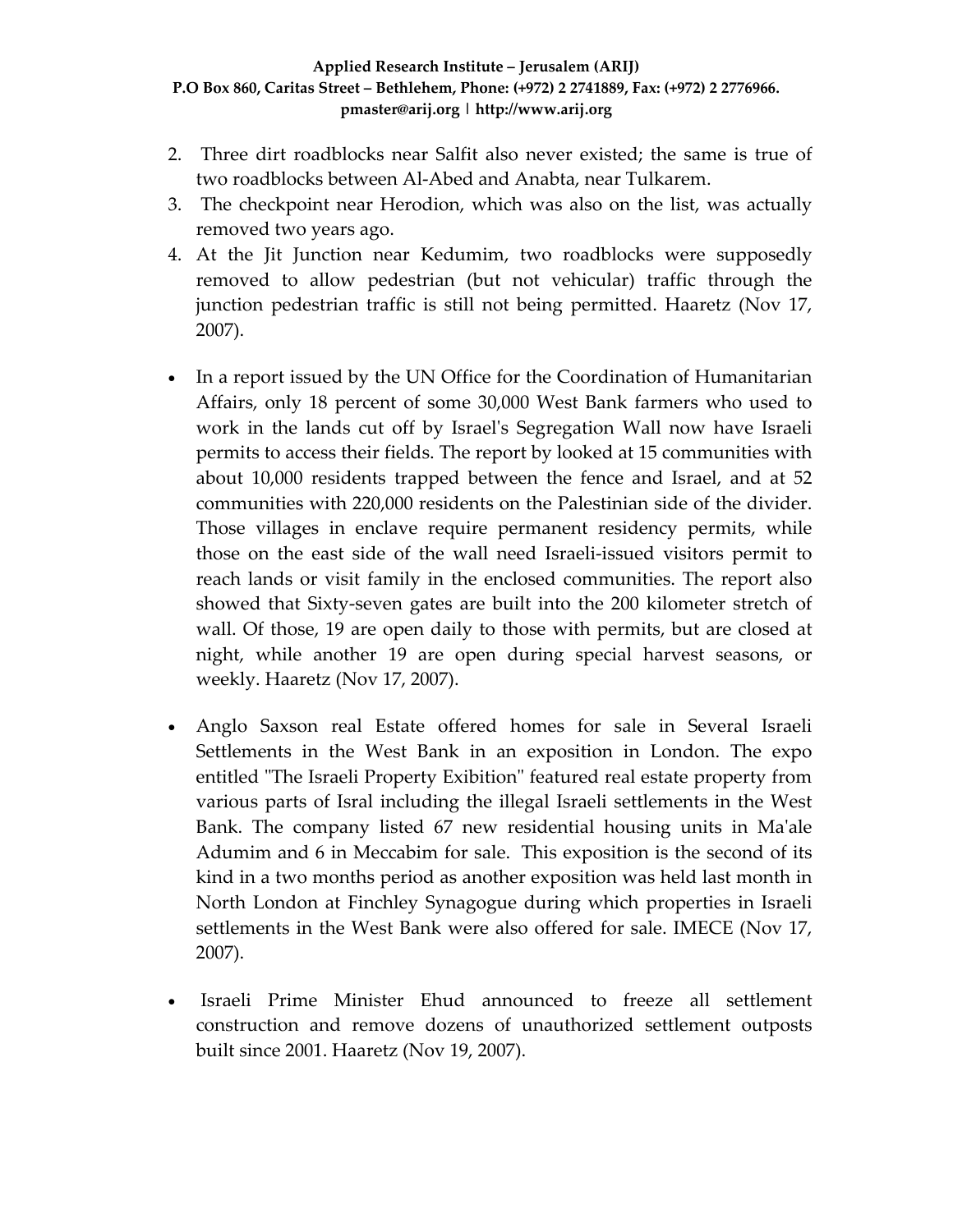- The Israeli authorities handed out residents of Al Rashaydeh tribe in Fasayel Area in the Jordan Valley 3 orders to ten families to evacuate their barracks and barns and demolish them under the pretext that the lands they occupy are state lands. It is worth mentioning that the families who received military orders own more than 1500 sheep and are considered the only source of income to these families. Al Quds (Nov 20, 2007).
- In a report issued by the Jerusalem center for legal assistance showed that the Israeli authorities are escalating their actions against the Bedouins in the West Bank, starting from Zanuta Hamlet near Yatta town south of Hebron city, Al Saray'a tribe in Abu City and Ar Rashayda tribe in Fasayel area in the Jordan Valley. The three communities are a home to almost 1500 people and received tens of demolishing orders for their tens and barracks. Al Quds (Nov 20, 2007).
- Just hours after announcing to the international community that Israel was committed to the 'Roadmap Plan' for peace and would agree to freeze settlement activity on occupied Palestinian land, Israeli Prime Minister Ehud Olmert made his Cabinet a very different promise in which he wouldn't stifle settlement activities indicating that he does not see a freeze on settlement activity as part of Israelʹs obligations under the Road Map plan. IMECE (Nov 20, 2007).
- In the settlement of Efrat, right-wing actvists pressed on with their plans to build eight outposts over the upcoming Hanukka holiday in December, one for each of the day festival. They also plan to strengthen two outposts outside of Kedumim and alon Moreh. In addition, the activists plan to set out for three new sites outside of Kocahv Hashahar, Beit El and in the contested E1 area in Ma'aleh Adumim. Jpost (Nov 20, 2007).
- The Israeli bulldozers demolished a house in Wadi Al Naskh area near 'Abda south of the Negev under the pretext of being unlicensed and forced another two owners to demolish their houses by their hands for the same purpose. The three houses were owned by Al Remakh family. Wafa (Nov 21, 2007)